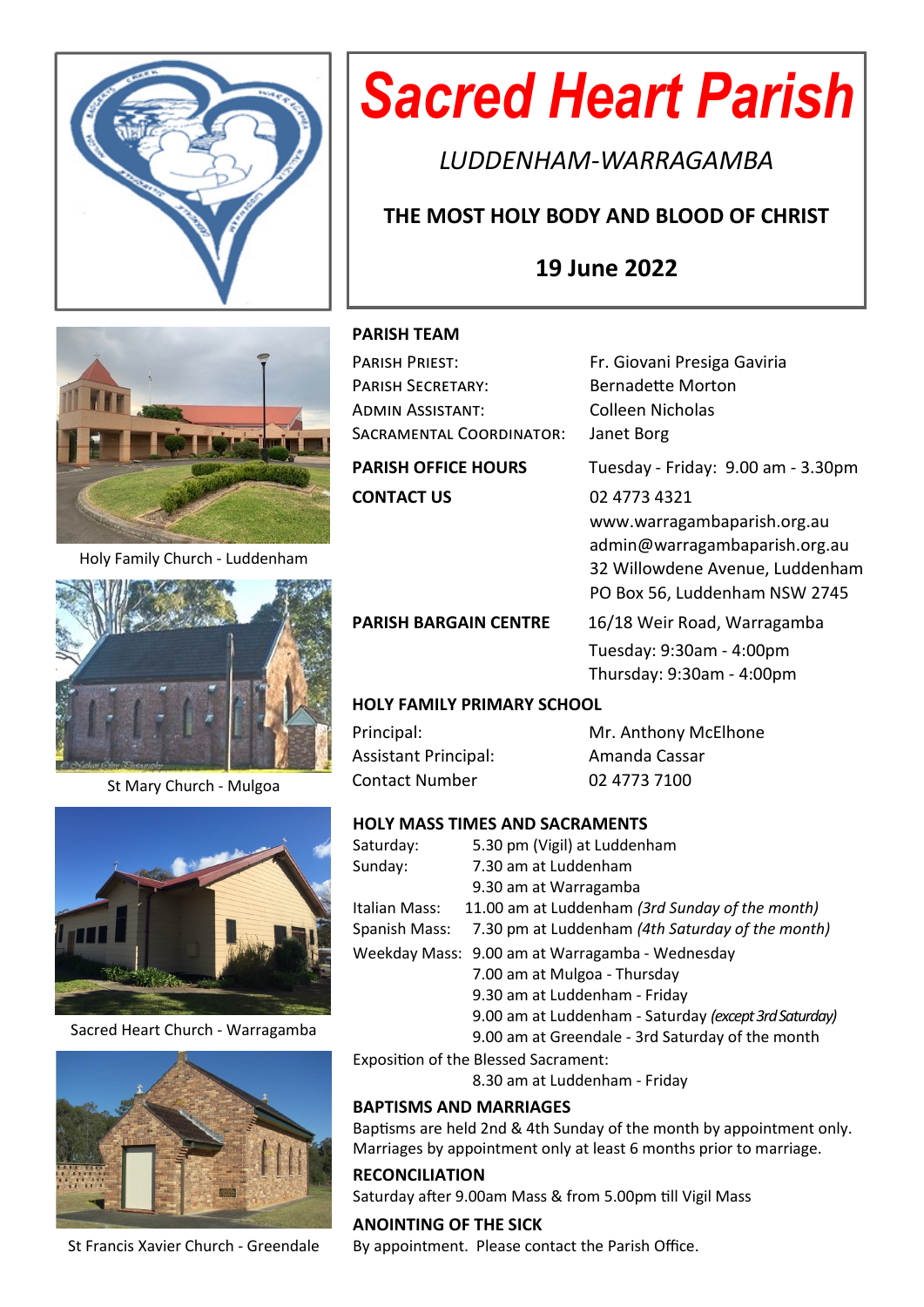

## **Please keep in your prayers Recently deceased:** Carina Camilleri

**Anniversaries:**

John Gauci

#### **Always remembered:**

Salvatore Lia, Theresa Lia, Mario Lia, Elizabeth Lia, Angelo Lia, Mary Lia, Horace Azzopardi, Carmen Azzopardi, Grace Tedesco, Gillian Attard, Giovanna Attard, Charles Attard, Mark Lia, Grace & Michael Buttigieg, Nicholas Saliba, Joe White, Margaret Elias

#### **Sick:**

Jane Desira, Monica Muscat Michael Pace, Rose Lopreiato, Lee Casaselli, Alison Megaritty, Therese Felli, Fr Chris Riley SDB, Emmanuel Bauso, Lucy Andaloro, Guillermo Delcastillo, Pia Gauci, Josephine Bartolo

# **WELCOME to SACRED HEART PARISH - Luddenham / Warragamba**

**If you are new to Sacred Heart Parish and would like to register as a parishioner or be placed in our mailing list please call the parish office.**

#### **Food for the Multitudes**

After feeding the crowds with loaves and fishes blessed by Jesus, his disciples gathered twelve baskets of leftovers.

Jesus, the generous giver, always provides too much, a sign that his gifts are never meant to be hoarded but to

be shared with others. Seeing the poor and hungry of our world, he says to us what he said to his disciples, 'give them something

to eat yourselves'. Nourished by his body and blood in the Eucharist, let us go out and generously share our gifts with others.

#### **Symbols & signs**

'The lonely place' where the feeding of 5,000 occurs is a symbol of our own longing to be filled; our yearning to belong. Jesus welcomes all who come and he cures those in need of healing. For Christians, the Eucharist satisfies all the needs of those who come to the table of the Lord. They are fed and nourished by the body and blood of Christ.

### **Sharing the tradition**

The eucharistic feast, as the Church celebrates it today, emerged in the thirteenth century at a time when people received Holy Communion

very rarely. In fact, a church law was needed to encourage people to receive the Eucharist at least once a year during the Easter season.



Today, for Catholics, the Eucharist is 'the source and summit' of the life of the Church and the faithful.

|                                                                | <b>THIS WEEKEND</b>              |                                                |                               | <b>NEXT WEEKEND</b>        |                                    |                                         |  |  |
|----------------------------------------------------------------|----------------------------------|------------------------------------------------|-------------------------------|----------------------------|------------------------------------|-----------------------------------------|--|--|
|                                                                | <b>Vigil</b>                     | $7.30$ am                                      | $9.30$ am                     | <b>Vigil</b>               | $7.30$ am                          | $9.30$ am                               |  |  |
| <b>Minister of</b><br>the Altar                                |                                  | Paul Rohan                                     | Tony Vella                    | Michael Tolentino          | Paul Rohan                         | Colleen Nicholas                        |  |  |
| <b>Altar Servers</b>                                           | Mikayla & Patrick<br>Camilleri   | Elisa Camilleri                                |                               | Ethan & Kian<br>Tolentino  | Elisa Camilleri                    |                                         |  |  |
| <b>Ministers of</b><br>the Word                                | Liz Murko<br>Br Joe Vassallo     | <b>Benedetta</b><br>Massignani<br>Terry Debono | Karen Rogan<br>Tony Sciberras | Janet Borg<br>Child Reader | Marta Jennings<br>Christian Pervan | Brother Jeff Re-<br>gan<br>Lila Gerhard |  |  |
| <b>Extraordinary</b><br><b>Minister of</b><br><b>Communion</b> | Grace Cutajar                    | Moira Bryan                                    | Mary Vella                    | Trish Kelly                | Mary Powell                        | Fiona Clarke                            |  |  |
| <b>Data Projector</b>                                          | Debbie Walters                   | Lily Attard                                    | Theresa Lia                   | Debbie Walters             | Lily Attard                        | Theresa Lia                             |  |  |
| <b>Housekeepers</b>                                            | Alice Buttigieg & Lily Buttigieg |                                                |                               |                            |                                    |                                         |  |  |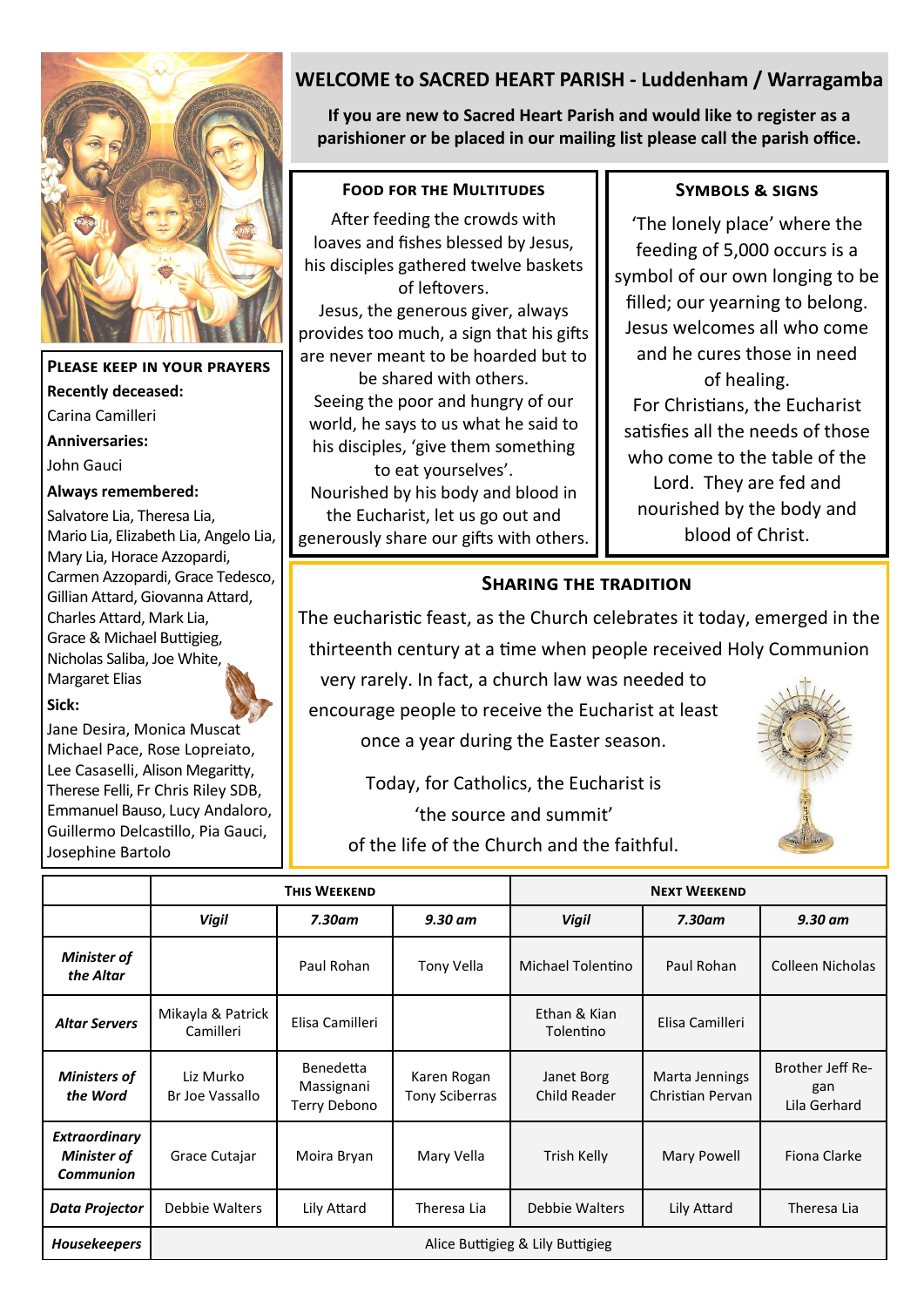I asked God to take away my habit. God said, No. It is not for me to take away, but for you to give it up. I asked God to make my handicapped child whole. God said, No. His spirit is whole, his body is only temporary. I asked God to grant me patience. God said, No. Patience is a by product of tribulations; it isn't granted, it is learned. I asked God to give me happiness. God said, No. I give you blessings; Happiness is up to you. I asked God to spare me pain. God said, No. Suffering draws you apart from worldly cares and brings you closer to me. I asked God to make my spirit grow. God said, No. You must grow on your own! But I will prune you to make you fruitful. I asked God for all things that I might enjoy life. God said, No. I will give you life, so that you may enjoy all things. I ask God to help me LOVE others, as much as He loves me. God said…Ahhhh, finally you have the idea.

*O God, who in this wonderful Sacrament have left us a memorial of your Passion, grant us, we pray, so to revere the sacred mysteries of your Body and Blood that we may always experience in ourselves the fruits of your redemption. Who live and reign with God the Father in the unity of the Holy Spirit, one God, for ever and ever. Amen.* 

#### **Sacred Heart of Jesus**

Friday, June 24 is the Feast of the Sacred Heart of Jesus. Therefore we will celebrate this feast at the Vigil on 25 June at Holy Family Church.



#### **World Meeting of Families - 22 – 26 June 2022**

Every three years since 1994, the Church has celebrated the World Meeting of Families in a different city of the world. In 2022 the event will be hosted by the Diocese of Rome with Pope Francis leading special celebrations. However, the Holy Father has also asked that the World Meeting of Families be celebrated concurrently in every diocese of the world in 2022. The idea is for families to gather locally in Parishes and/or Deaneries and explore and celebrate the theme of  *"Family love: a vocation and a path to holiness".* 

#### **St Vincent de Paul - Winter Appeal 2022**

## *Can you help Vinnies assist families in difficulties with food and simple needs?*

## *For a list of current needs please check bulletin board in the foyer.*

Please place donations in the boxes provided in the foyer of Luddenham and Warragamba churches.

#### **Last week for donations.**

Blessings and thanks in advance for your help with this appeal and those of the past.

#### **Marriage Preparation Courses in 2022**

Getting married in 2022? Let the Diocese of Parramatta help you prepare. Visit [www.parracatholic.org/pmp](http://www.parracatholic.org/pmp) to view weekend course dates, to book and pay. An online preparation called *SmartLoving* can also be booked via the website. For more information email [met@parracatholic.org](mailto:met@parracatholic.org) or phone Karin on 0403 305 431or Marisa on 0412 280 017

"The Christian life needs to be nourished by attentive listening to God's word and, above all, by the cultivation of a personal relationship with the Lord in Eucharistic adoration, the privileged "place" for our encounter with God." *[Pope Francis, Message, 27](http://w2.vatican.va/content/francesco/en/messages/vocations/documents/papa-francesco_20161127_54-messaggio-giornata-mondiale-vocazioni.html)th November 2016*

#### **CLAIM THE DATE**

June 25 Sacred Heart of Jesus August 6 Parish Dinner Dance